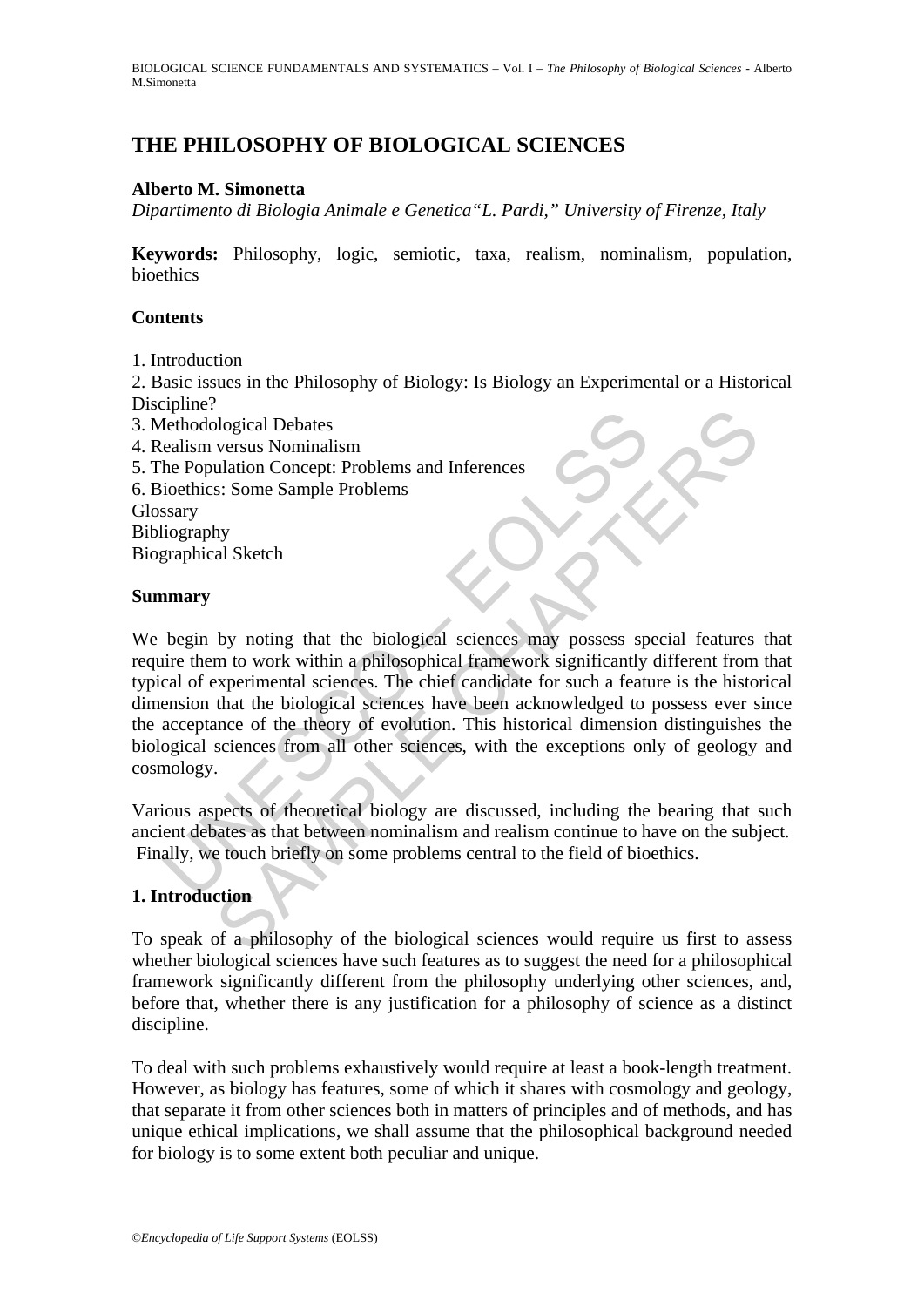## **2. Basic Issues in the Philosophy of Biology: Is Biology an Experimental or a Historical Discipline?**

The aspects of the philosophy of biology that must be considered are (a) the subject's methods and logic, (b) its ethical implications. Issue (a) may be further split into two critical questions: (i) does biology rank among experimental sciences, or does it use experimental methods to test theories that in fact belong in the realm of the historical disciplines? (ii) given that biology, like any other science, has to be expressed through an appropriate vocabulary, how does this vocabulary relate to reality? Issue (b) raises a vast array of problems with such a host of practical implications that in this brief contribution they may be indicated by a few examples only.

Let us consider first the problem of whether biology may be considered as an orthodox experimental science. Had we considered the problem prior to the general acceptance of evolution (not necessarily of any given theory of evolution), the answer could have been yes, as any problem concerning morphology, physiology, reproduction, etc. may, at least in principle, be broken down into a set of hypotheses, each one being, in principle if not yet in practice, testable by appropriate experiments. The spectacular developments of all branches of biology bear witness of the truth of this statement.

However, when we assume the descent of present organisms from past ones more or less different from the present ones, or when we investigate the very origin of life, we automatically step into the domain of the historical disciplines.

erimental science. Had we considered the problem prior to the genution (not necessarily of any given theory of evolution), the answ as any problem concerning morphology, physiology, reproduct in principle, be broken down i and science. Had we considered the problem prior to the general acceptance and science. Had we considered the problem prior to the general acceptance and the move of evolution), the answer could have problem concerning mor Progress in the study of the pre-biotic conditions of the Earth has shown that reasonable hypotheses may be advanced as to the origin of living beings. These, so far, leave us uncertain as to whether we should assume that the origin of the first living being was such an improbable event that it may well have happened only once, or, alternatively, some have argued that, given certain conditions, the assemblage of a living being was almost necessary. In the latter case, we might assume that life originated repeatedly, as favorable conditions were widespread. In both cases, again, the tracing of the origin of life is a historical investigation.

There is, indeed, no doubt that each development in the history of living beings happened just once, even if parallel or convergent developments may have been far from rare. To make an obvious comparison: we daily sit at table for lunch or supper and we may well eat the same foods for days on end, yet each meal is by itself a unique event. Even assuming that as many features as you like have been exactly repeated, at least the time factor will have changed here. Classical experimental research is atemporal in the sense that, even when it involves a long sequence of events, they are assumed to occur independently of historical time.

Evolutionary studies, by contrast, always subsume the time factor. As such, whether we study a fossil bone in the light of comparative anatomy or an ancient parchment, considering it in the light of paleography, the type of investigation is very much the same. The late Sir Karl Popper was keenly aware of the problem and long hesitated before including evolutionary theories within the realm of scientific ones. In the end he did include them, though by a very debatable argument.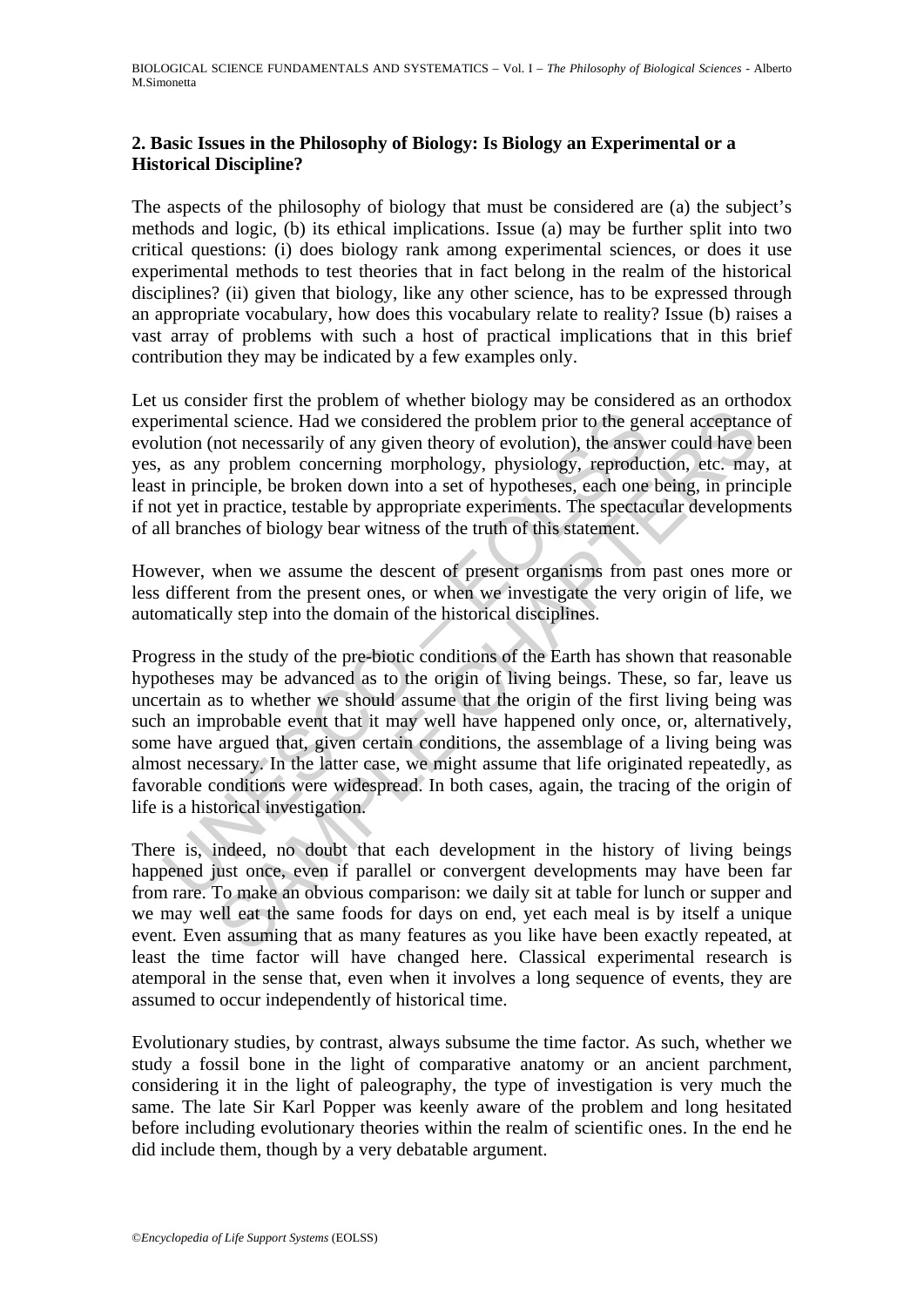It is undeniable that the reconstruction of phylogenetic relationships, by whatever technique, logically belongs to the same kind of studies as the reconstruction of family genealogies.

## **3. Methodological Debates**

A number of attempts have been made to bypass this difficulty and to bring evolutionary studies within the typical patterns of standard science, but all these have, so far proved to be more or less complete failures.

ulations etc., this being the purely "phenetic" approach. Others, vertically and techniques whose rigorosumed to be appropriate for the determination either of phyletic aistics) or at least to provide a more objective, and The more recent debates have centered on the following issues. Some schools have endeavored to reach, or, at least, to approach objectivity' by developing techniques aimed to simply measure the differences between individual specimens, between populations etc., this being the purely "phenetic" approach. Others, while aiming at the same result, have developed principles and techniques whose rigorous implementation is assumed to be appropriate for the determination either of phyletic affinities (orthodox cladistics) or at least to provide a more objective, and therefore a more scientific, assessment of basic degrees of similarity, and, as a bonus, to unveil some phylogenies (transformed cladistics).

Other schools have refined the more traditional approach, which considers the risk of bias to be unavoidable and that all available features should be considered and "weighted" in the light of pooled experiences. As a more adequate treatment of these principles and methods is to be found elsewhere in this Encyclopedia, we shall consider here only some philosophical implications of the debate.

To the phenetic approach it may be objected that it explicitly allows for the grouping of organisms unrelated from the evolutionary standpoint and thus, on the altar of objectivity, sacrifices a basic scientific goal: the understanding of phyletic relationships. However, phonetic techniques have proved useful for the separation of closely similar taxa and are thus quite useful, especially in research on biodiversity.

s etc., this being the purely "phenetic" approach. Others, while aiming at etc., this being the purely "phenetic" approach. Others, while aiming at the developed principles and techniques whose rigorous implementate to to To cladistics, in its different varieties, it may be objected that they presume the implementation of binary logics and do not take into account a number of modern and not so modern developments of logics, such as Bayesian logics, "fuzzy" logics, and others, which, as it will become apparent in the next paragraph, are, apparently, more suitable for dealing with such objects as biological taxa. Indeed cladistics subsumes a deterministic world and a deterministic logic, and it is quite questionable whether these really generally apply in evolutionary biology.

A complementary aspect of the debate, which is relevant from the logical and philosophical standpoint is that, as the implementation of the algorithms currently employed in cladistic analysis usually results in a large number of alternative dendrograms, the choice among them is made through the implementation of algorithms based on the "principle of parsimony" or "Ockam's razor." This principle, although strongly advocated by great logicians such as Leibniz, according to several authors is unsuitable for this type of analysis on both mathematical and logical grounds. Besides,